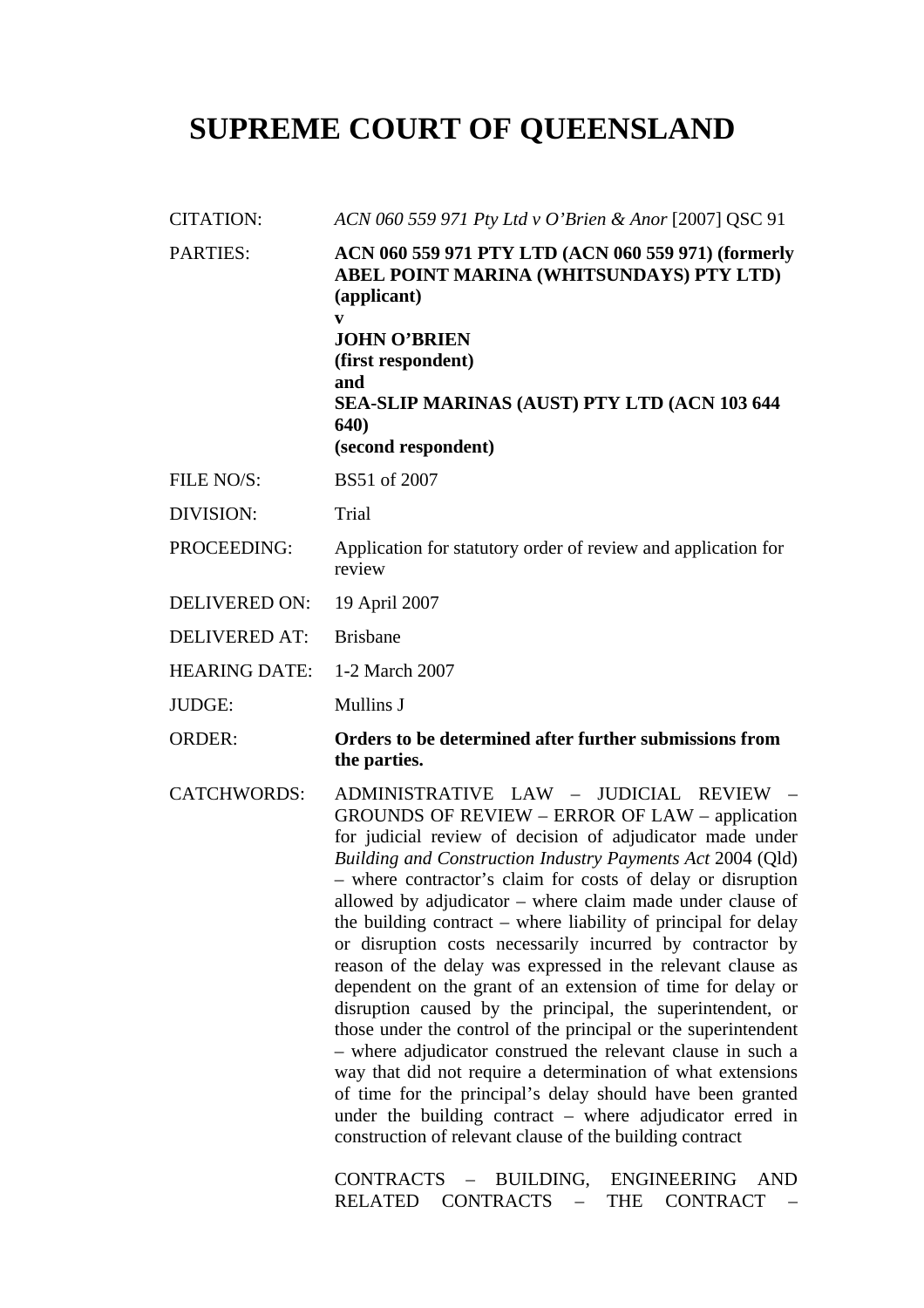CONSTRUCTION OF PARTICULAR CONTRACTS AND IMPLIED CONDITIONS – OTHER MATTERS – construction of clause in building contract making principal liable for delay or disruption costs incurred by contractor – where the principal's liability for delay or disruption costs was expressed in the relevant clause as dependent on the grant of an extension of time for delay or disruption caused by the principal, the superintendent, or those under the control of the principal or the superintendent – where liability of principal for delay or disruption costs required determination of what extensions of time for the principal's delay should have been granted under the building contract

*Building and Construction Industry Payments Act* 2004, s 13, s 17, s 21, s 25, s 26, s 27, s 99 *Judicial Review Act* 1991, s 4, s 30

*Abacus Funds Management Ltd v Davenport* [2003] NSWSC 1027, considered *Abel Point Marina* (*Whitsundays) Pty Ltd v Uher* [2006] QSC 295, considered *Australian Broadcasting Tribunal v Bond* (1990) 170 CLR 321, considered *Coordinated Construction Co Pty Ltd v JM Hargreaves (NSW) Pty Ltd* (2005) 63 NSWLR 385, followed *John Goss Projects Pty Ltd v Leighton Contractors Pty Ltd*  [2006] NSWSC 798, followed *Rothnere Pty Ltd v Quasar Constructions NSW Pty Ltd*  [2004] NSWSC 1151, followed *State of Queensland v Epoca Constructions Pty Ltd* [2006] QSC 324, followed *Thiess Watkins White Construction Ltd v Commonwealth of Australia* (1992) 14 BCL 61, considered

- COUNSEL: RA Holt SC and SA McLeod for the applicant G Inatey SC and DT Miller for the second respondent
- SOLICITORS: Allens Arthur Robinson for the applicant McMahons National Lawyers for the second respondent
- [1] **MULLINS J**: The applicant applies for a statutory order of review and review of the adjudication of the first respondent dated 20 December 2006 under the *Building and Construction Industry Payments Act* 2004 ("the Act"). The first respondent determined that the applicant pay as the progress payment an amount of \$2,628,364.74 (including GST) to the second respondent ("SSM").

## **The contract and the claim**

[2] The applicant and SSM entered into a contract in December 2004 for the design and construction by SSM for the applicant of stages 2 and 3 berths and ancillary works at the Abel Point Marina, Airlie Beach. The contract incorporated General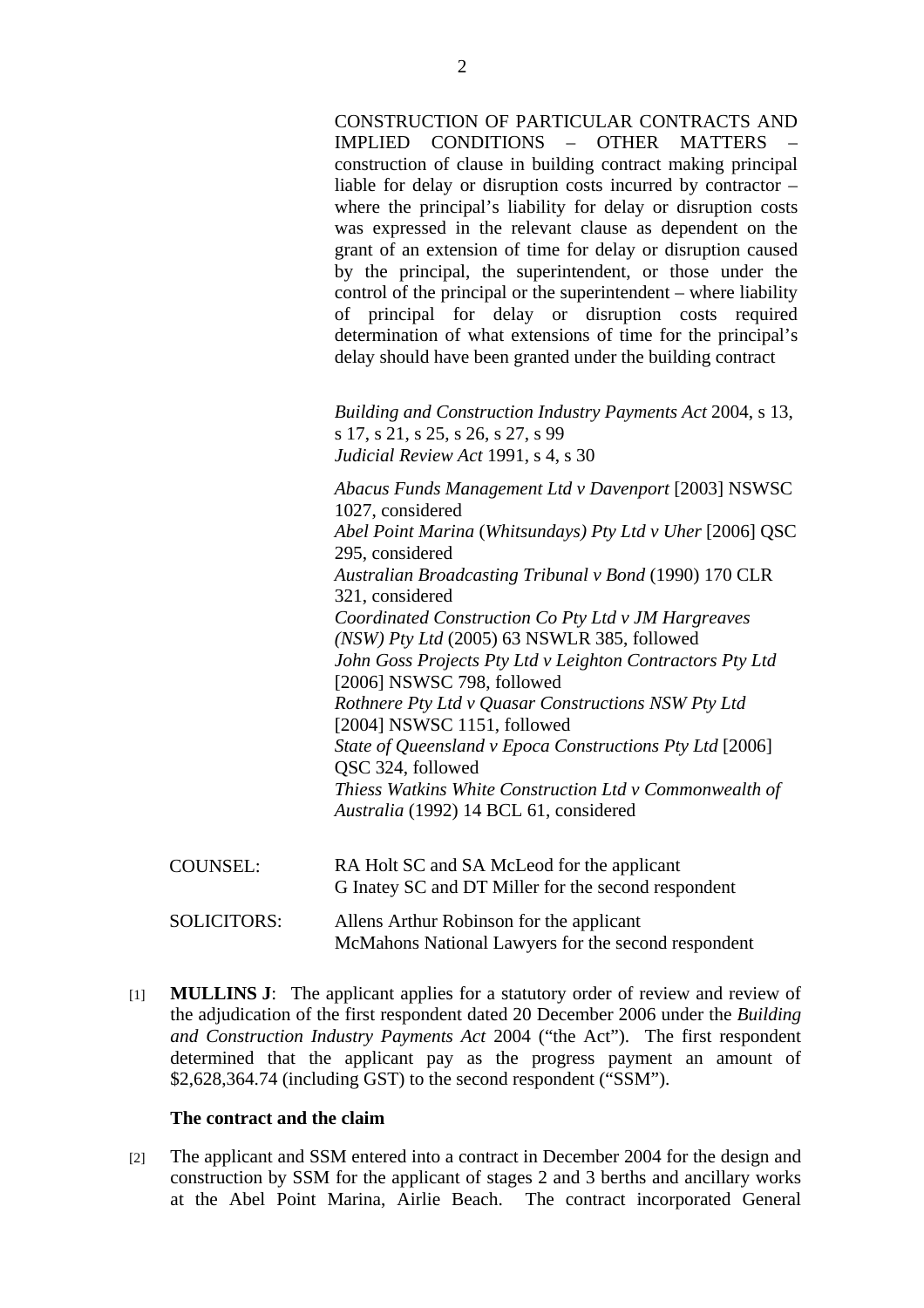Conditions of Contract AS4300-1995. The date for practical completion was shown as 1 December 2005. By late 2005 the parties were in dispute and, after negotiations, entered into a document described as "Agreement for Completion of Works" dated 14 December 2005 which has been referred to by the parties as the December Variation Agreement ("DVA"). Clause 8.0 of the DVA stated:

"[The applicant] shall accept completion by the  $31<sup>st</sup>$  March 2006, however earlier completion is encouraged."

[3] SSM served a voluminous payment claim progress claim number 15 in the amount of \$3,425,854.53 (including GST) on the applicant on 31 October 2006. The applicant served a detailed payment schedule in response on 14 November 2006 together with the superintendent's payment certificate number 14 that was responsive to SSM's progress claim number 15. The amount that the applicant proposed to pay to SSM in respect of the payment claim was nil. SSM lodged an application for adjudication on 28 November 2006 with an authorised nominating authority and the first respondent accepted an appointment as adjudicator on 30 November 2006. The payment claim together with supporting material and submissions and the payment schedule were contained in six large folders that SSM provided to the first respondent. The applicant's adjudication response was lodged on 6 December 2006. As required by s 25(3) of the Act, the first respondent decided the adjudication application by making his decision and giving the reasons for the decision by 20 December 2006. The first respondent's decision and reasons comprises 20 pages. I will refer to this decision and reasons by using the page numbers of the document as prepared by the first respondent.

#### **The first respondent's decision**

- [4] The payment claim contained 24 items. Items 1 to 13 and 15 to 18 were claims dealt with by another adjudicator, Mr Uher, in a previous adjudication dated 17 August 2006. He had decided that SSM was entitled to payment of \$435,431.84 of the amount claimed in payment claim number 11 served on 30 June 2006. Mr Uher's adjudication was the subject of an application for statutory order for review that was dismissed by Wilson J: *Abel Point Marina* (*Whitsundays) Pty Ltd v Uher*  [2006] QSC 295 ("*Abel Point No 1*"). SSM submitted to the first respondent that Mr Uher's decision could not be reviewed, as the value of the items decided by him had not changed since he made his decision. The first respondent accepted this submission (at p 9) and decided not to review or revalue Mr Uher's valuation of the claims before him, but stated (at p 9) that if he were wrong and the amount adjudicated by Mr Uher was able to be reviewed, he was "satisfied that Mr Uher's Decision in respect of the deductions made by the [applicant], including his findings as to practical completion and liquidated damages, was correct in the light of the matters he was then dealing with."
- [5] The primary focus of the first respondent's decision was item 23 of the payment claim which was the claim for delay and disruption costs in the amount of \$1,993,575.36 (plus GST). SSM claimed that dredging carried out on behalf of the applicant caused SSM to be delayed from the original date for practical completion of 1 December 2005 through to 6 September 2006. Both parties made submissions to the first respondent based on the decision of the New South Wales Court of Appeal in *Coordinated Construction Co Pty Ltd v JM Hargreaves (NSW) Pty Ltd* (2005) 63 NSWLR 385 ("*Hargreaves*"). The applicant submitted to the first respondent that SSM was not entitled to claim under the Act any amount for "delay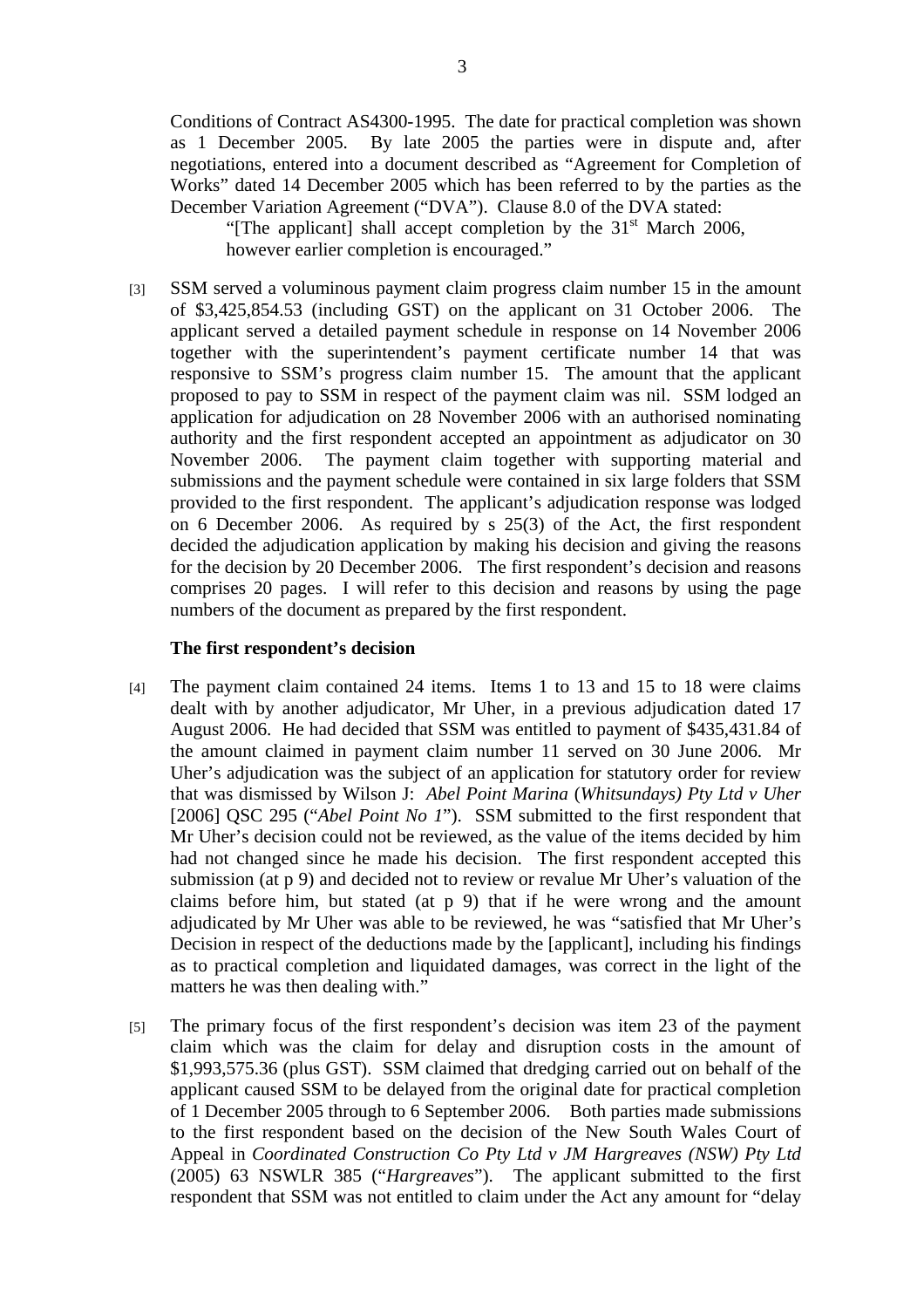and disruption" where such claim was in reality damages for alleged breach of contract and not an amount due for construction work. The first respondent applied (at p 12) the statement made by Hodgson JA in *Hargreaves* at 397 [41]:

"… any amount that a construction contract requires to be paid as part of the total price of construction work is generally, in my opinion, an amount due for that construction work, even if the contract labels it as 'damages' or 'interest' … ."

and concluded (at p 12) that SSM's claim for delay and disruption did fall within the description of an amount that was due for construction work.

[6] Although the first respondent observed (at p 12) that "delay costs are only payable if there is an entitlement to an extension of time (EOT) as a result of some general act or omission of the [applicant] or its agents", he also stated (at p 12):

"I do not think that a claim by a contractor under clause 36 is sustainable only where the Superintendent has granted an EOT under clause 35.5 and that granted EOT qualifies in some way the 'costs as are necessarily incurred by the Contractor by reason of the delay'. Certainly, there is no such constraint under the Act and, if the Contract restricts the operation of the Act in so far as restricting the [SSM's] rights to make claims for construction work, then section 99 operates to render such provisions void."

- [7] The first respondent dealt with the issue of whether the applicant caused any delay or disruption to SSM and concluded (at p 13) that SSM "did suffer delay and disruption as a result of, in particular, dredging activities in its work area which continued throughout construction as a result of dredging processes and procedures proving ineffective" for which SSM was not responsible. The first respondent did not expressly identify the period of delay or disruption that was suffered by SSM and was caused by the applicant or those under the control of the applicant.
- [8] The next issue considered by the first respondent was whether SSM incurred the costs it claimed as a result of the delay and disruption. The first respondent was satisfied (at p 14) "that the delay and disruption caused to [SSM] would have led to it incurring significant costs" and that "the cost items listed by [SSM] in the Payment Claim are consistent with the type of expenses and costs one would expect to find there". The first respondent noted (at p 14) that, while the applicant attempted to discredit SSM's listed costs and their valuations, it did not provide an alternative valuation, but maintained that SSM had no entitlement whatsoever.
- [9] The first respondent accepted (at p 15) that the superintendent under the contract failed to exercise his obligations to value claims as required by the contract and that he did not exercise his obligations impartially so as to meet the requirements imposed on him by clause 23 of the contract. The first respondent then referred (at p 15) to the applicant's assertion that the DVA was intended to preclude any entitlement to delay costs prior to 14 December 2005 and that no extensions of time have been granted since then for any delay or disruption caused by any of the events referred to in clause 35.5(b)(i) of the contract. The first respondent stated at (at p 15):

"…I am satisfied that the [applicant] did grant an EOT at some point for delay and disruption caused by the [applicant], whatever it says about this now. As is clear from the submissions, what is in dispute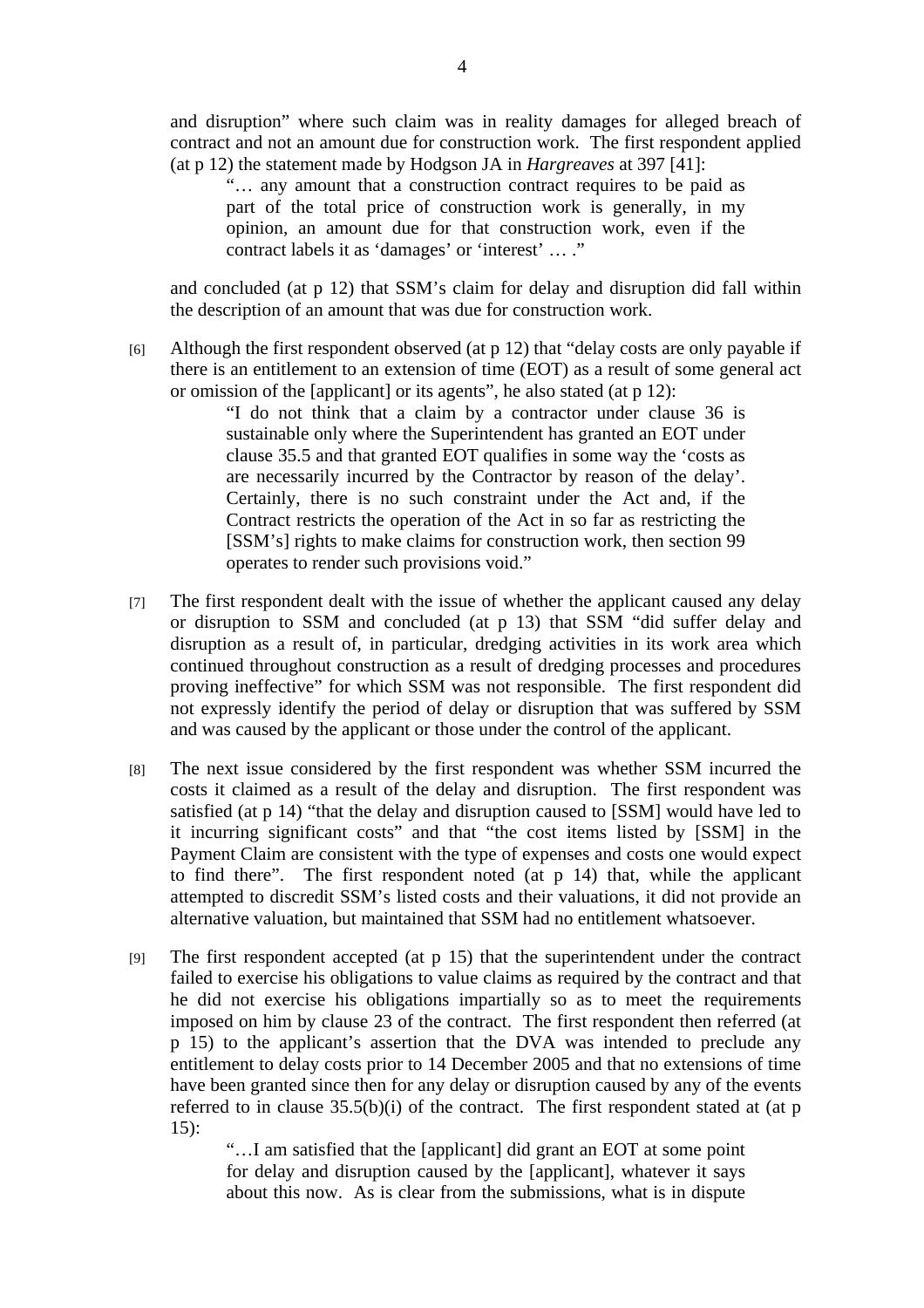is not what EOTs were granted or whether they were reasonable but whether they were granted at all."

 $[10]$  The first respondent referred (at p 16) to the fact that the DVA did not use the expression "Practical Completion" and that it stated that "[the applicant] shall accept completion by  $31<sup>st</sup>$  March 2006". The first respondent noted again (at p 16) that Mr Uher decided that there was insufficient evidence that the date in the DVA referred to the date for practical completion and that Mr Uher "was entitled to come to that decision". The first respondent then expressly accepted (at p 16) the submissions made by SSM in the adjudication application that stated:

> "There is nothing in the DVA about Practical Completion. The term is not used. There is no mention of a Date for Practical Completion…It does not say that [SSM] must bring the Works or any portion to the stage of Practical Completion by 31 March 2006."

The first respondent concluded (at  $p(18)$ ) that there was nothing in the DVA which barred a claim for delay or disruption based on events which occurred prior to 15 December 2005 or required clause 36 of the contract to be read subject to the DVA.

- [11] The first respondent then repeated (at p 18) that he was "satisfied that delay and disruption and extra costs resulting from these have been incurred by [SSM] and that the responsibility for such delay and disruption lies with the [applicant]."
- [12] The first respondent dealt with the parties' submissions on the operation of clause 36 of the contract as follows (at p 18):

"[SSM] further submits that it is not a matter for me as Adjudicator to consider 'what extensions of time the Superintendent granted or even should have granted. The important issue is to determine what delay and disruption was caused by the [applicant]. The measure of delay or disruption is not the same as the measure of extensions of time'. I have read the [applicant's] submissions in respect of this and do not accept that [SSM's] submission is tantamount to asking me to disregard both the Act and the Contract. The submission merely points out that whatever extensions of time were or were not granted by the Superintendent, that is not material to and does not directly govern actual delay and disruption caused or the actual costs of that delay and disruption."

[13] The first respondent then dealt with the cost of the delay and disruption caused by the applicant (in respect of which he was satisfied that SSM was entitled to claim) on the evidence that was put before him by the parties. The first respondent noted (at p 19) that he was obliged under the Act to assess the value of the claim and that he was "placed in a position of accepting the assessment of [SSM] or that of the [applicant]; all or nothing so to speak". The first respondent accepted (at p19) SSM's assessment of costs arising from the delay and disruption to the works.

|      | <b>Total</b>                                                                              | \$2,628,364.74 |  |
|------|-------------------------------------------------------------------------------------------|----------------|--|
|      | GST on the item 23 amount                                                                 | \$199,357.54   |  |
|      | Item 23 delay and disruption costs                                                        | \$1,993,575.36 |  |
|      | Amount of progress payment decided by Mr Uher                                             | \$435,431.84   |  |
|      | Act of \$2,628,364.74 was calculated as follows:                                          |                |  |
| [14] | The adjudicated amount decided by the first respondent pursuant to $s \, 26(1)(a)$ of the |                |  |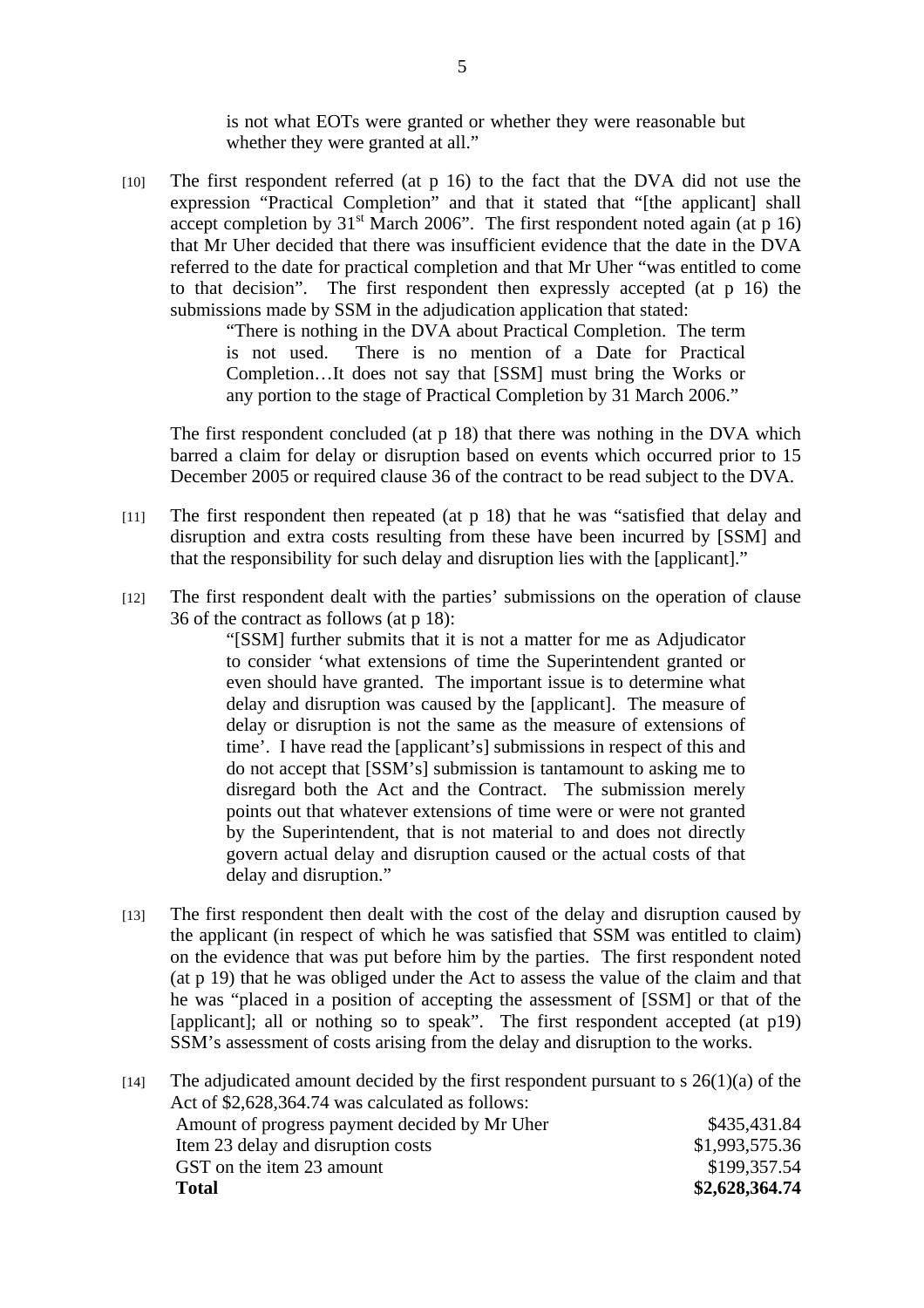[15] The applicant has paid the amount that was the subject of the adjudication by Mr Uher. Instead of paying the balance of the adjudicated amount decided by the first respondent, the applicant commenced this application and paid the sum of \$2,275,974.39 into court on 19 January 2007 to abide the order of the court. On 19 January 2007 the court made an order with the consent of the parties restraining SSM until the final determination of this application or further order of the court from taking any step to recover the moneys the subject of the first respondent's adjudication. That order was subsequently substituted with an undertaking by SSM to the same effect.

### **Whether decision reviewable**

[16] The applicant submits that the decision of the first respondent is reviewable under the *Judicial Review Act* 1991 ("*JRA*") as it satisfies the tests set out in paragraph (a) of the definition of "decision to which this Act applies" in s 4 of the *JRA*. The applicant submits that is consistent with the conclusion reached in other judgments in the Trial Division of this Court including *State of Queensland v Epoca Constructions Pty Ltd* [2006] QSC 324 ("*Epoca*") at paragraphs [16] to [35] and *JJ McDonald & Sons Engineering Pty Ltd v Gall* [2005] QSC 305 (*cf Vis Constructions Pty Ltd v Cockburn* [2006] QSC 416 at [42]). Although SSM argued the application on the assumption that the first respondent's decision was reviewable under the *JRA* as a decision of an administrative character made under an enactment, it expressly preserved its position to argue otherwise on an appeal. For the reasons given in *Epoca*, I consider that the first respondent's decision is one to which Part 3 of the *JRA* applies.

#### **Nature of the first respondent's decision**

- [17] The application must be considered in the context of the nature and purpose of the decision making undertaken by the first respondent. The adjudication of disputes under Division 2 of Part 3 of the Act occurs after a claimant under a construction contract claims to be entitled to a progress payment and has served a payment claim under s 17 of the Act. The conditions that must be satisfied before the claimant makes an adjudication application as set out in s 21 of the Act. The adjudication application must contain the submissions of the applicant. The relevant respondent to the payment claim must give any response to the claimant's adjudication application at any time within the later of five business days after that respondent has received a copy of the application or two business days after that respondent has received notice of the adjudicator's acceptance of the application. Under s 25(3) of the Act an adjudicator is required to decide an adjudication application "as quickly as possible" and within 10 business days after the earlier of the date on which the adjudicator received the adjudication response or the date on which the adjudicator should have received the adjudication response or within the further time the claimant and the respondent may agree, whether before or after the end of the 10 business days. Under s 26(2) of the Act the adjudicator is restricted to considering the matters that are specified in that provision in deciding an adjudication application.
- [18] The object of the Act and how the object is to be achieved are set out in ss 7 and 8 of the Act. The object of the Act was summarised in the Explanatory Notes for the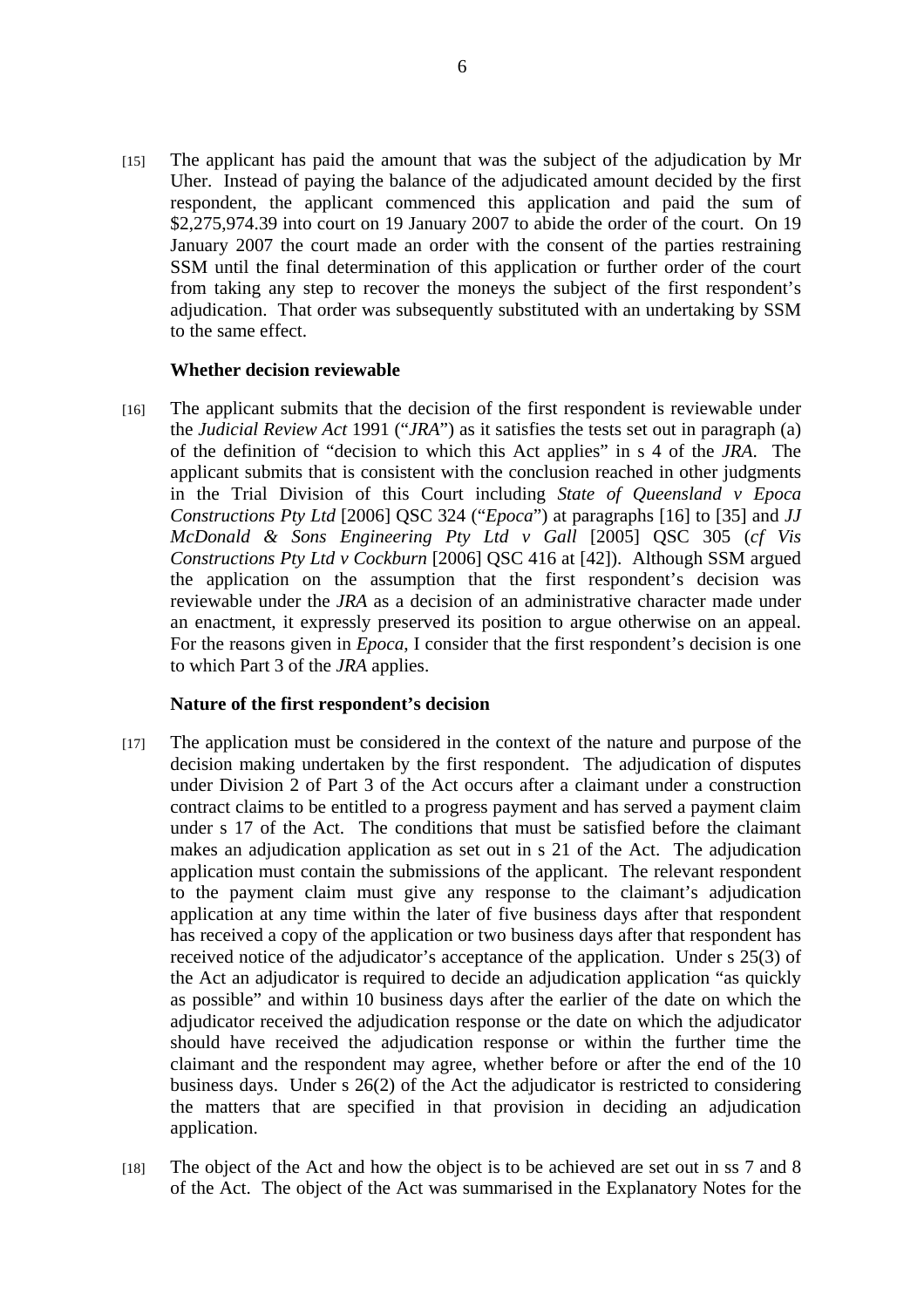relevant Bill as "to entitle certain persons who carry out construction work (or who supply related goods or services) to a timely payment for the work they carry out and the goods and services they supply" by "establishing a procedure for securing progress payments to which a person becomes entitled … ". Under s 99 of the Act, the provisions of the Act are given effect despite any attempt to contract out of the provisions. Section 100 of the Act makes it clear that nothing in Part 3 of the Act affects any right that a party to a construction contract may have under or in relation to that contract and that nothing done under or for Part 3 of the Act affects any civil proceedings arising under a construction contract (except to take into account any payment made under Part 3).

[19] The Act was modelled on the New South Wales *Building and Construction Industry Security of Payment Act* 1999 ("the *NSW Act*"). There have been numerous decisions on the *NSW Act* in which observations have been made about the scheme of the *NSW Act* and the role of the adjudicator which are equally applicable to the Act. Bergin J referred to the "somewhat pressure cooker environment in which adjudicators provide their determinations" in *Shell Refining (Australia) Pty Ltd v A J Mayr Engineering Pty Ltd* [2006] NSWSC 94 at paragraph [27] and note paragraph [26]. Einstein J observed in *Lucas Stuart Pty Ltd v Council of the City of Sydney* [2005] NSWSC 840 at paragraph [13]:

"… the Act provides those who carry out construction work [or the supply of related goods and services] under a construction contract to access to a 'fast track' adjudication procedure whereby the amount of such payments can be determined on an interim basis and enforced immediately without prejudice to the right of the parties to have disputes ultimately determined in accordance with ordinary litigious procedures ... ."

Similar observations on the Act were made by Wilson J in *Abel Point No 1* at paragraph [11]:

"The Act provides for progress payments to contractors whether or not the relevant contract makes provision for progress payments and establishes a procedure for the making and recovery of such claims and their speedy adjudication where they are disputed. However, an adjudication does not finally determine the rights of the parties in the sense that a party may "claw back" progress payments which it is forced to make through the adjudication process in subsequent civil proceedings." (*footnotes omitted*)

# **Grounds of review**

- [20] The applicant asserts that the first respondent erred in failing to review Mr Uher's decision and thereby erred:
	- (a) in determining that the applicant was not entitled to deduct the amount of \$250,000 (plus GST) for liquidated damages from any progress payment due to SSM; and
	- (b) in failing to determine that the date for practical completion under the contract was not 31 March 2006 as provided for in the DVA.
- [21] The applicant also asserts that the first respondent erred in determining that the amount of \$1,993,575.36 (exclusive of GST) was all claimable as delay and disruption costs under the contract.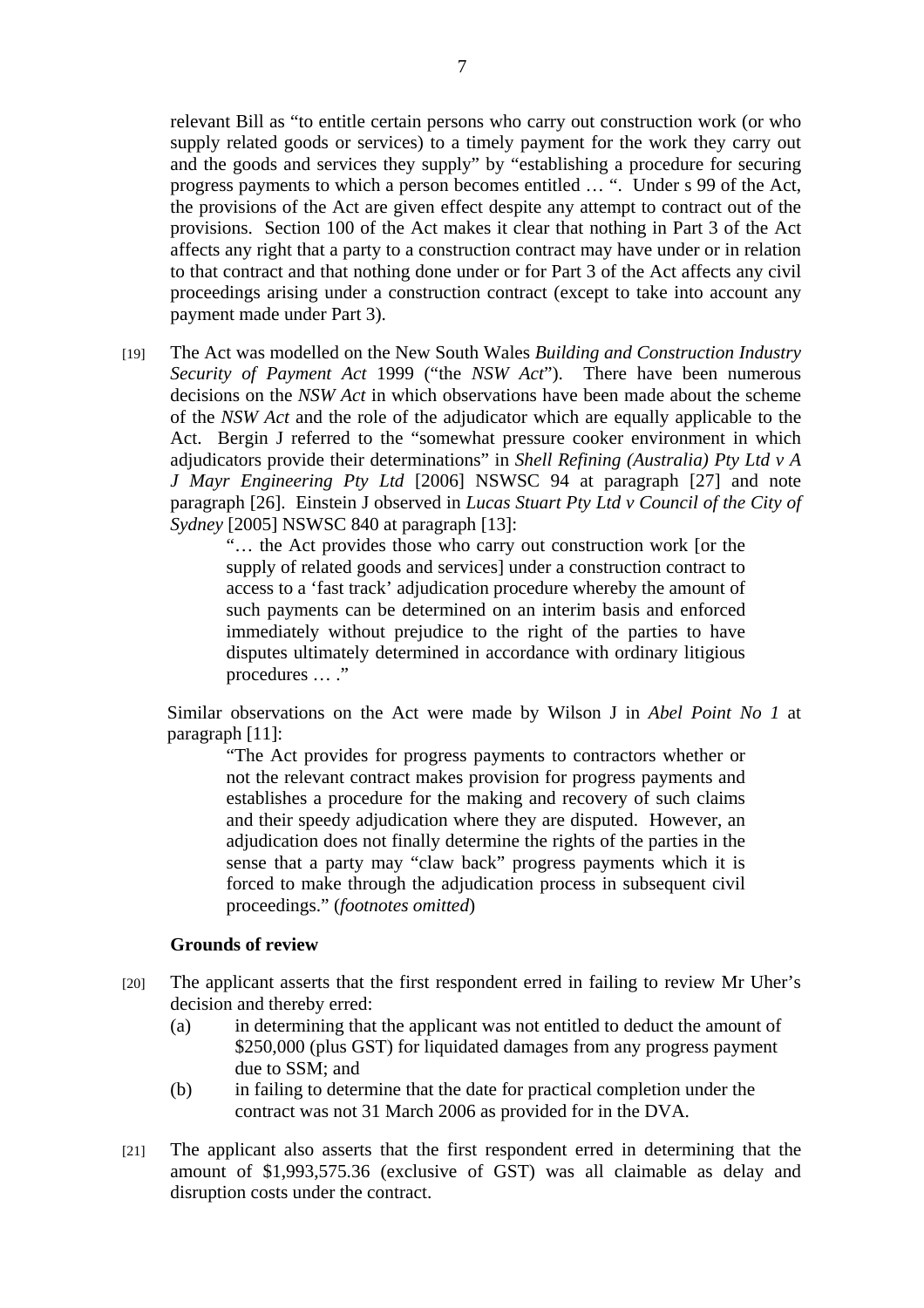[22] In respect of each aspect of the first respondent's decision that is the subject of this application, the applicant relies upon the grounds of review of error of law, contrary to law, improper exercise of power by failing to take into account relevant considerations and unreasonableness.

# **The applicant's claim for liquidated damages and the date for practical completion**

[23] Clause 35 of the contract covers practical completion. Clause 35.6 provides: "If the Contractor fails to reach Practical Completion by the Date for Practical Completion, the Contractor shall be indebted to the Principal for liquidated damages at the rate stated in Annexure Part A for every day after the Date for Practical Completion to and including the Date of Practical Completion or the date that the Contract is terminated pursuant to Clause 44, whichever first occurs."

Clause 35.7 of the contract specifies that the contractor's liability under clause 35.6 is limited to the amount stated in Annexure Part A. The relevant amount is \$250,000.

[24] Clause 36 of the contract provides:

"Where the Contractor has been granted an extension of time under Clause 35.5 for any delay or disruption caused by any of the events referred to in Clause  $35.5(b)(i)$ , the Principal shall pay to the Contractor such extra costs as are necessarily incurred by the Contractor by reason of the delay.

Where the Contract has been granted an extension of time under Clause 35.5 for any delay caused by any other event for which payment of extra costs for delay or disruption is provided for in Annexure Part A or elsewhere in the Contract, the Principal shall pay to the Contractor such extra costs as are necessarily incurred by the Contractor by reason of the delay.

Nothing in this Clause 36 shall—

- (a) oblige the Principal to pay extra costs for delay or disruption which have already been included in the value of a variation or any other payment under the Contract; or
- (b) limit the Principal's liability for damages for breach of contract.

Clause 35.5(b)(i) of the contract covers delay or disruption caused by the principal, the superintendent or an employee, consultant, other contractor or agent of the principal or the superintendent.

[25] On this issue the applicant submits that the first respondent erred in relying on s 27 of the Act. The applicant submits that the set off that it sought to make for liquidated damages could not be characterised as valuing construction work (within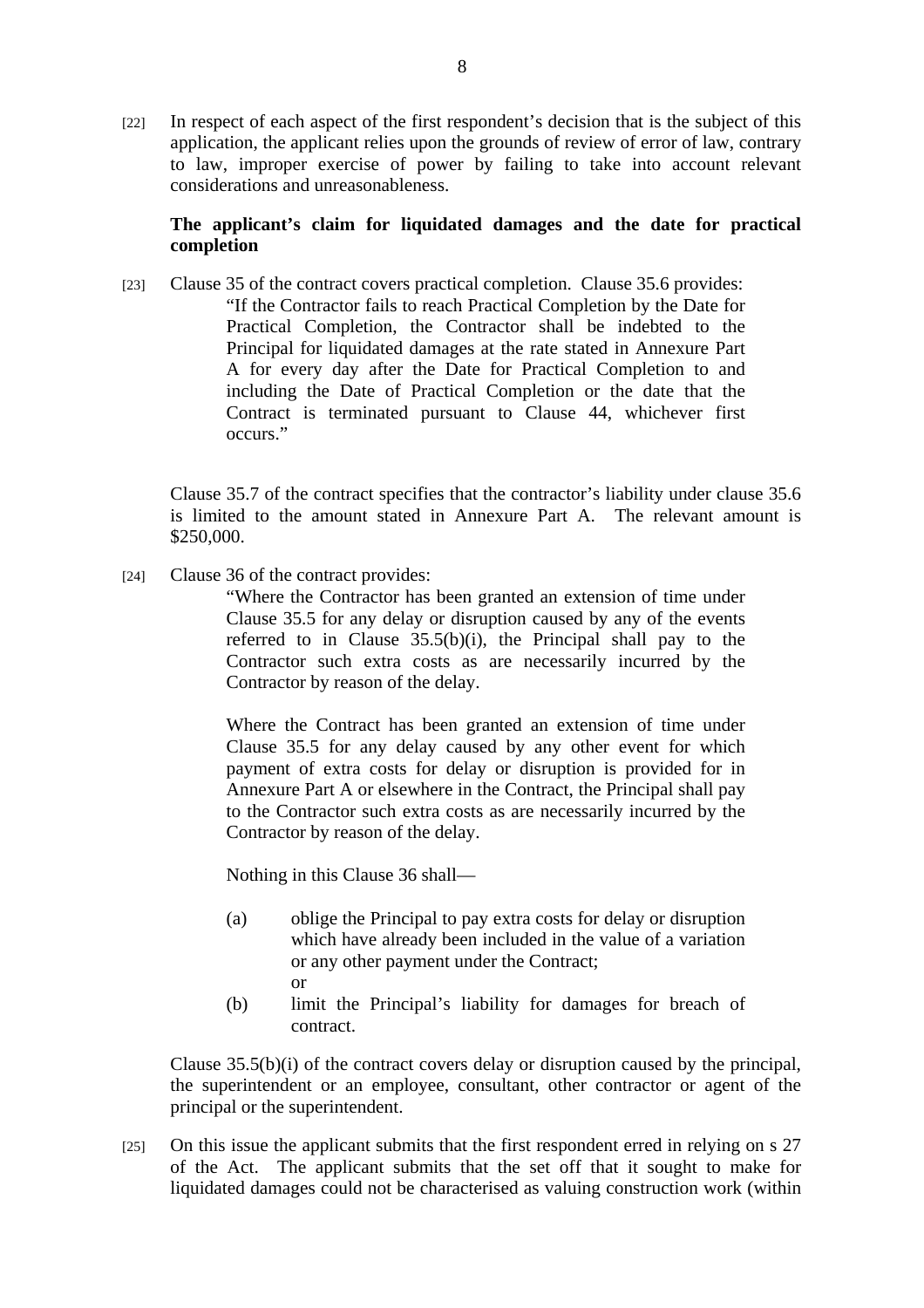the meaning of s  $27(1)(a)$  of the Act) and that therefore s  $27(2)$  of the Act did not apply to Mr Uher's findings as to the date of practical completion and liquidated damages. The first respondent did not limit his refusal to depart from Mr Uher's decision on the applicant's claim to liquidated damages to the application of s 27 of the Act. To the extent that the first respondent relied on the alternative reason that Mr Uher's decision was correct, the applicant submitted that the first respondent misconstrued Mr Uher's reasons. The applicant argues that it was plain that Mr Uher formed the opinion on the material before him that he was unable to determine the date for practical completion and, consequently, the applicant's claim for liquidated damages and therefore he did not determine those issues. The applicant argues that because the first respondent characterised Mr Uher's reasons on these issues as findings, he failed properly to consider the applicant's claim for liquidated damages and erred in failing to take into account the applicant's submissions in its adjudication response as to why its claim for liquidated damages should be allowed.

- [26] The applicant argues that the restriction found in s  $27(2)$  of the Act which prevents another adjudicator from departing from the value of any construction work carried out under a construction contract as decided for the purpose of an earlier adjudication applies only to that part of the earlier adjudicator's decision that is concerned with valuing the relevant construction work and does not extend to that part of the earlier adjudicator's decision that might involve determining whether there should be any deductions from the valuation made by the earlier adjudicator of the relevant construction work.
- [27] SSM seeks to support the first respondent's application of s 27 of the Act to Mr Uher's decision not to allow the applicant's deduction for liquidated damages. SSM argues that Mr Uher did undertake a valuation exercise that dealt with, but rejected, the applicant's liquidated damages claim of \$250,000. It is put that Mr Uher carried out this valuation in accordance with the applicant's submission to him that the contract required the amount payable to SSM to be a net amount after the deduction of any amount due for liquidated damages. Because the deduction claims were rejected by Mr Uher, SSM submits that Mr Uher valued that claim at \$Nil and that s 27(2) of the Act operated in respect of that valuation for the purpose of the adjudication application before the first respondent, unless the applicant could satisfy the first respondent that the value of the work had changed since Mr Uher's decision.
- [28] SSM also claims that the first respondent did reconsider the claim for liquidated damages himself, but came to the same conclusion as Mr Uher. SSM argues that the first respondent's reasons disclose that he found as a matter of fact that there had been delays and that those delays to the works required of SSM were a consequence of acts or omissions of the applicant which had the necessary consequence that the applicant could not make out its claim for liquidated damages.
- [29] On this aspect of the first respondent's decision, the submissions of the parties made on this application require the following matters to be considered:
	- (a) did the first respondent err in relying on s 27 of the Act? and
	- (b) if so, did the first respondent consider the applicant's claim for liquidated damages and the related claim as to the date for practical completion on the material that was before the first respondent?
- [30] Section 27 of the Act provides: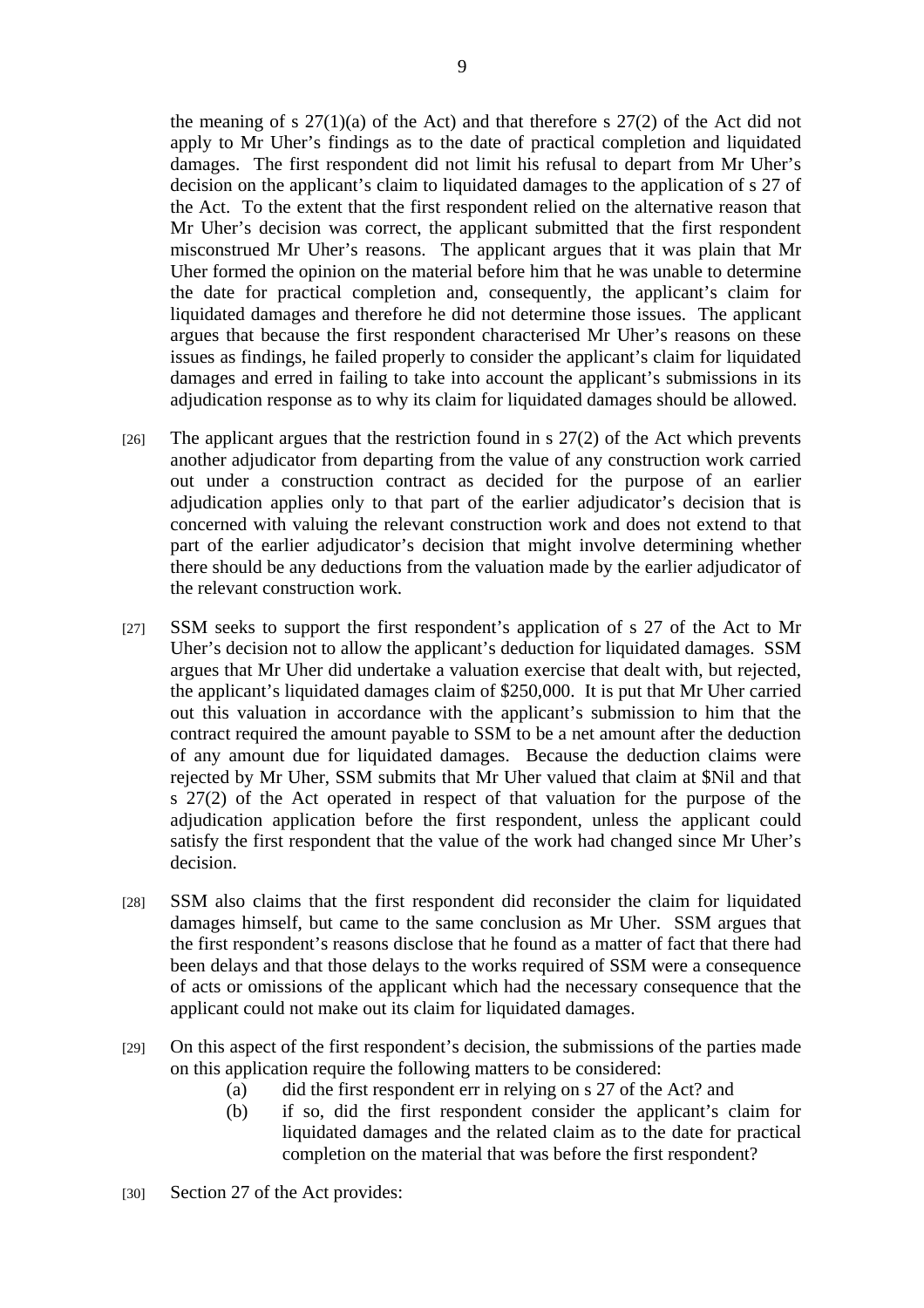#### "**27 Valuation of work etc. in later adjudication application**

- (1) Subsection (2) applies if, in deciding an adjudication application, an adjudicator has, under section 14, decided—
	- (a) the value of any construction work carried out under a construction contract; or
	- (b) the value of any related goods and services supplied under a construction contract.
- (2) The adjudicator or another adjudicator must, in any later adjudication application that involves the working out of the value of that work or of those goods and services, give the work, or the goods and services, the same value as that previously decided unless the claimant or respondent satisfies the adjudicator concerned that the value of the work, or the goods and services, has changed since the previous decision."
- [31] *Rothnere Pty Ltd v Quasar Constructions NSW Pty Ltd* [2004] NSWSC 1151 ("*Rothnere*") and *John Goss Projects Pty Ltd v Leighton Contractors Pty Ltd* [2006] NSWSC 798 ("*Goss Projects*") considered s 22(4) of the *NSW Act* which is the provision equivalent to s 27 of the Act.
- [32] In *Rothnere* McDougall J noted at paragraph [43] that a determination under the *NSW Act* may involve both questions of quantification and questions of entitlement or it may involve one or the other. McDougall J then stated at paragraph [44]:

"In my judgment, s 22(4) itself makes it clear that an adjudication determination need not necessarily include the valuation of construction work: the use of the introductory word "If" makes this clear. Subsection (4) therefore only applies where a component of a determination - that is to say, in terms of s  $22(1)(a)$ , of the determination of the amount of the progress payment (if any) to be paid - includes a determination of the value of construction work. Where it does, then subs (4) applies. Where it does not (either because the work has not at all been valued before or because the value of the work has changed) then s 10(1) applies. But there is nothing in these considerations that indicates that the phase "construction work" when used in s 22(4) should be construed in any way other than the way that it is used throughout the Act."

- [33] The issue of whether McDougall J's construction of s 22(4) of the *NSW Act* was correct arose in *Goss Projects*. As a matter of construction of the *NSW Act*, McDougall J determined at paragraph [40] in *Goss Projects* that it was clear "that there is a distinction between the calculation of the amount of a progress payment (which is, ultimately, what the adjudicator is required to do) and the valuation of construction work".
- [34] I respectfully agree with the approach to construction of s 22(4) of the *NSW Act* of McDougall J in *Rothnere* and *Goss Projects*. The right under clause 35.6 of the contract for the applicant to claim liquidated damages at the rate stated in Annexure Part A of the contract is not referable to any particular item of construction work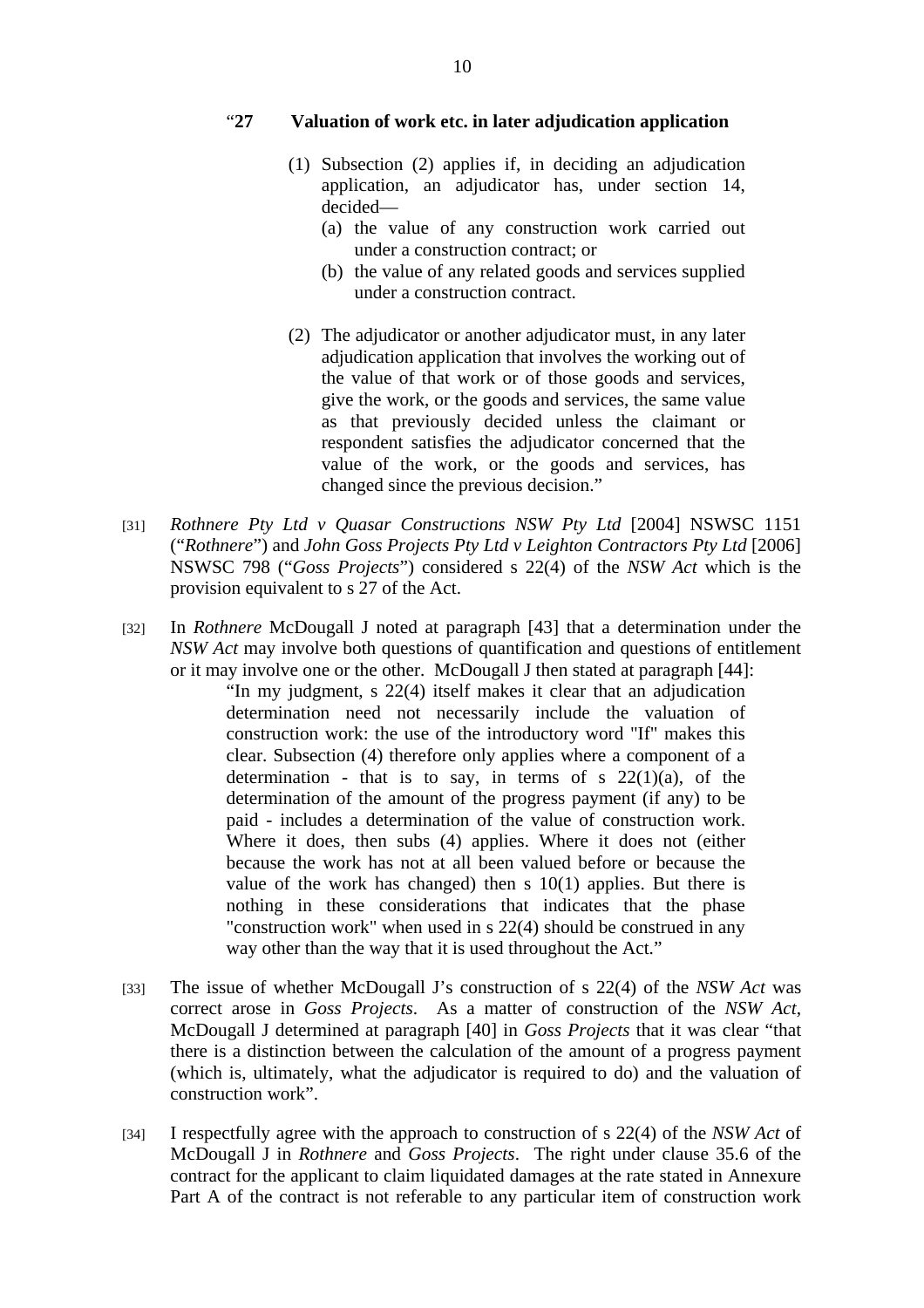under the contract, but affects the calculation of the amount due by the principal to the contractor (or the amount due by the contractor to the principal). Under clauses 35.6 and 42.1 of the contract liquidated damages can be deducted from any payment otherwise due by the principal to the contractor. Relevantly, clause 42.1 of the contract treats an amount due by the contractor to the principal, such as a deduction for liquidated damages, as distinct from the value of work carried out by the contractor in the performance of the contract. The claim by the applicant to liquidated damages on the adjudication application before Mr Uher was relevant to the entitlement of SSM to the quantum of the progress payment that was determined by Mr Uher, but not the value of any construction work carried out under the contract that was determined by Mr Uher. The first respondent erred in law in relying on s 27 of the Act as a reason for not departing from Mr Uher's decision on the applicant's claim to liquidated damages.

- [35] It is therefore necessary to decide whether the first respondent did, in fact, consider the applicant's submissions on its claim to deduct liquidated damages in reaching his conclusion that he would not depart from Mr Uher's decision. The superintendent's deduction for liquidated damages in payment certificate number 14 was based on identical reasons to those which the superintendent had advanced in making the deduction in respect of the claim made by SSM in its payment certificate that was before Mr Uher.
- [36] Mr Uher rejected the deduction for liquidated damages on the basis that there was insufficient evidence before him to allow him to reach that conclusion. The materials and submissions before the first respondent were not limited to those that were before Mr Uher. It was for the first respondent to decide that issue on the basis of the materials and submissions before him. He has not done so to the extent that his reasons merely endorsed Mr Uher's conclusion that there was insufficient material before Mr Uher to allow the deduction for liquidated damages.
- [37] This does not dispose of the argument of SSM that the first respondent could not reach the conclusion that he did on the entitlement of SSM to costs for delay or disruption, unless he impliedly rejected the applicant's deduction for liquidated damages, as according to counsel of SSM they were "inextricably related" and "mutually exclusive". As it was expressed during oral submissions (at Transcript p 48), counsel for SSM stated that the first respondent "determined the entitlement to extensions of time from the  $1<sup>st</sup>$  of December 2005 until 6 September 2006, and as a necessary consequence of that would not deduct any liquidated damages in respect of any claim for liquidated damages within that period." It is necessary to analyse the first respondent's decision on SSM's claim for costs for delay or disruption, before considering whether that part of the first respondent's decision addressed the applicant's submissions on the date for practical completion and the deduction for liquidated damages.

#### **SSM's claim for delay and disruption**

[38] The applicant submits that the first respondent erred in deciding the question of delay and disruption without regard to clauses 35.5 and 36 of the contract. The parties differed markedly in their submissions on the significance of clause 36 and their respective constructions of clause 36 that were advanced to the first respondent on the extent and nature of the satisfaction of the pre-condition expressed in clause 36 that gives rise to a claim for delay or disruption costs under clause 36. The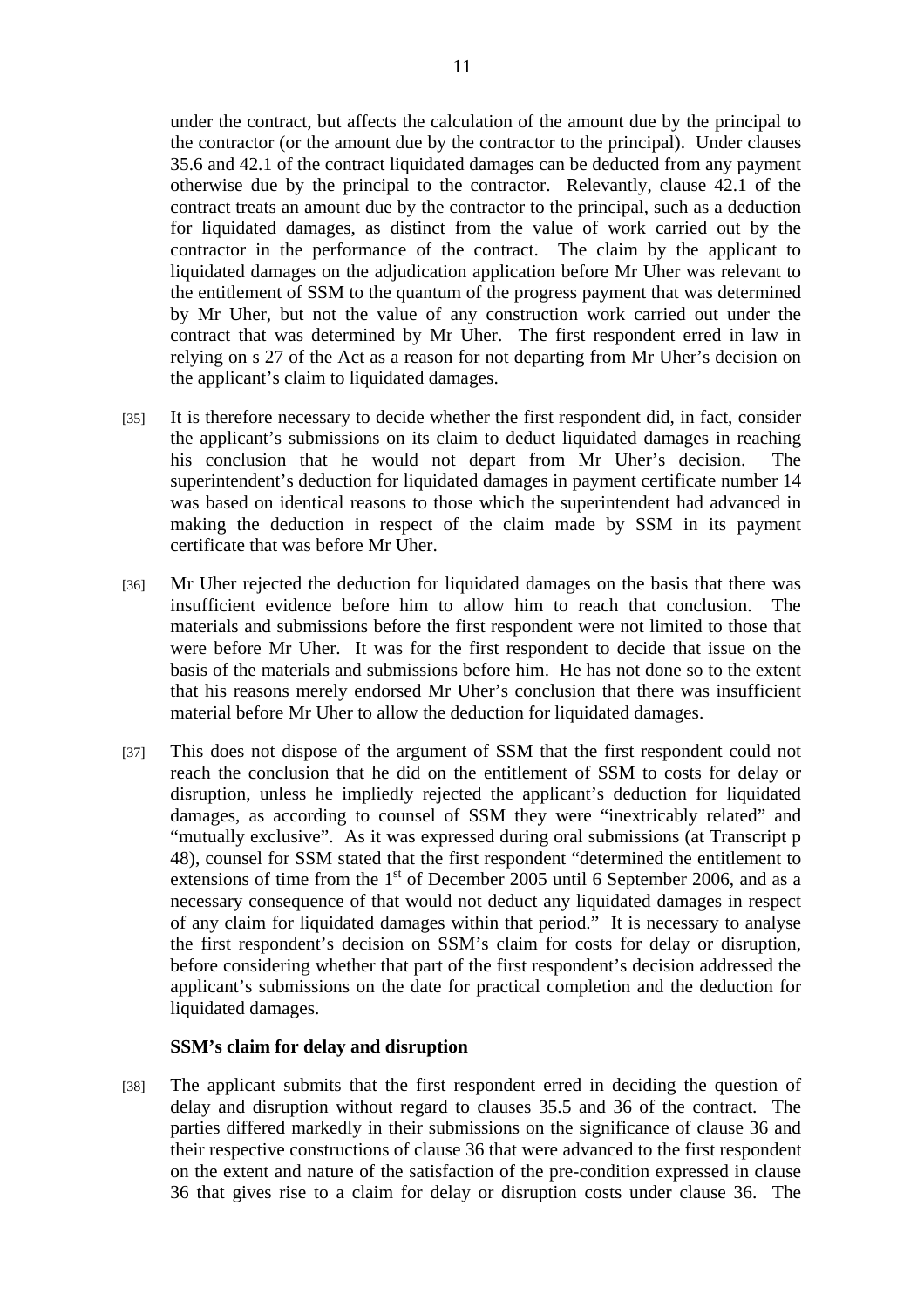applicant submits that the first respondent adopted the construction of clause 36 of the contract put forward by SSM and that was an error of law. The applicant contends that the reference by the first respondent (at pp 12 and 18 of his reasons) to an entitlement of SSM under the Act to claim the costs of delay and disruption, without making reference to the contract, was also an error of law.

- [39] The applicant argues that the first respondent failed to make any assessment of an entitlement of SSM to extensions of time for the period in respect of which costs for delay or disruption were claimed by SSM. The applicant argues that as the first respondent was satisfied that the superintendent had abrogated his role under the contract, the first respondent should have undertaken the task of the superintendent of determining what extensions of time should have been granted under clause 35.5(b)(i): *Abacus Funds Management Ltd v Davenport* [2003] NSWSC 1027 at paragraphs [35]-[39]. The applicant also argues that in the acceptance by the first respondent of SSM's assessment of its costs arising from the delay and disruption to the works, the first respondent failed to address the amount claimed on its merits, notwithstanding that the applicant had not put forward an alternative valuation.
- [40] SSM argues that the only question that was before the first respondent, because of the way that the applicant had framed its adjudication response, was whether the DVA had resulted in the waiver of any right by SSM to bring claims based on events which occurred prior to 14 December 2005. SSM argues that the applicant did not frame the issue before the first respondent on costs for delay or disruption in the manner that it now contends which is based on the construction of clause 36.
- [41] Although in its adjudication application SSM relied on clause 42.1 of the contract as entitling SSM to pursue by way of progress payment its claim against the applicant for costs of delay and disruption, SSM did not avoid clause 36 and made submissions to the first respondent on the application and construction of clause 36. On the hearing of this application, SSM's submissions (both written and oral) accepted that clause 36 of the contract was relevant to the determination of SSM's claim for costs of delay or disruption. Consistent with that approach, SSM argues that, in any case, what the first respondent did, in effect, was decide that the superintendent had not exercised his powers fairly and that the first respondent would determine the entitlement of SSM to extensions of time for delays caused by events within clause  $35.5(b)(i)$ . SSM therefore submits (at Transcript p 67) that the adjudicator did find an entitlement of SSM to an extension of time from 1 December 2005 to 6 September 2006. The interpretation given by counsel for SSM to the first respondent's reasons reflects this submission. Counsel for SSM refers to the first respondent's statement (at p 15 of his reasons) that "what is in dispute is not what EOTs were granted or whether they were reasonable but whether they were granted at all" and submits (at Transcript p 68) that what the first respondent was saying was that whether the superintendent granted 10 days or 15 days did not matter, because the first respondent was now dealing with that issue.
- [42] SSM provided particulars in its payment claim of the calculation of the claim of \$1,993,575.36 for delay or disruption costs. This amount was broken down into four components in the payment claim: extended contract preliminaries of \$1,090,300, disruption costs of \$97,537.50, barge and crane downtime of \$174,352.21 and loss of recovery of overheads and profit during prolongation period of \$631,385.65. The loss of overheads and profit claim was calculated by applying the Hudson formula (see *Hudson's Building and Engineering Contracts*,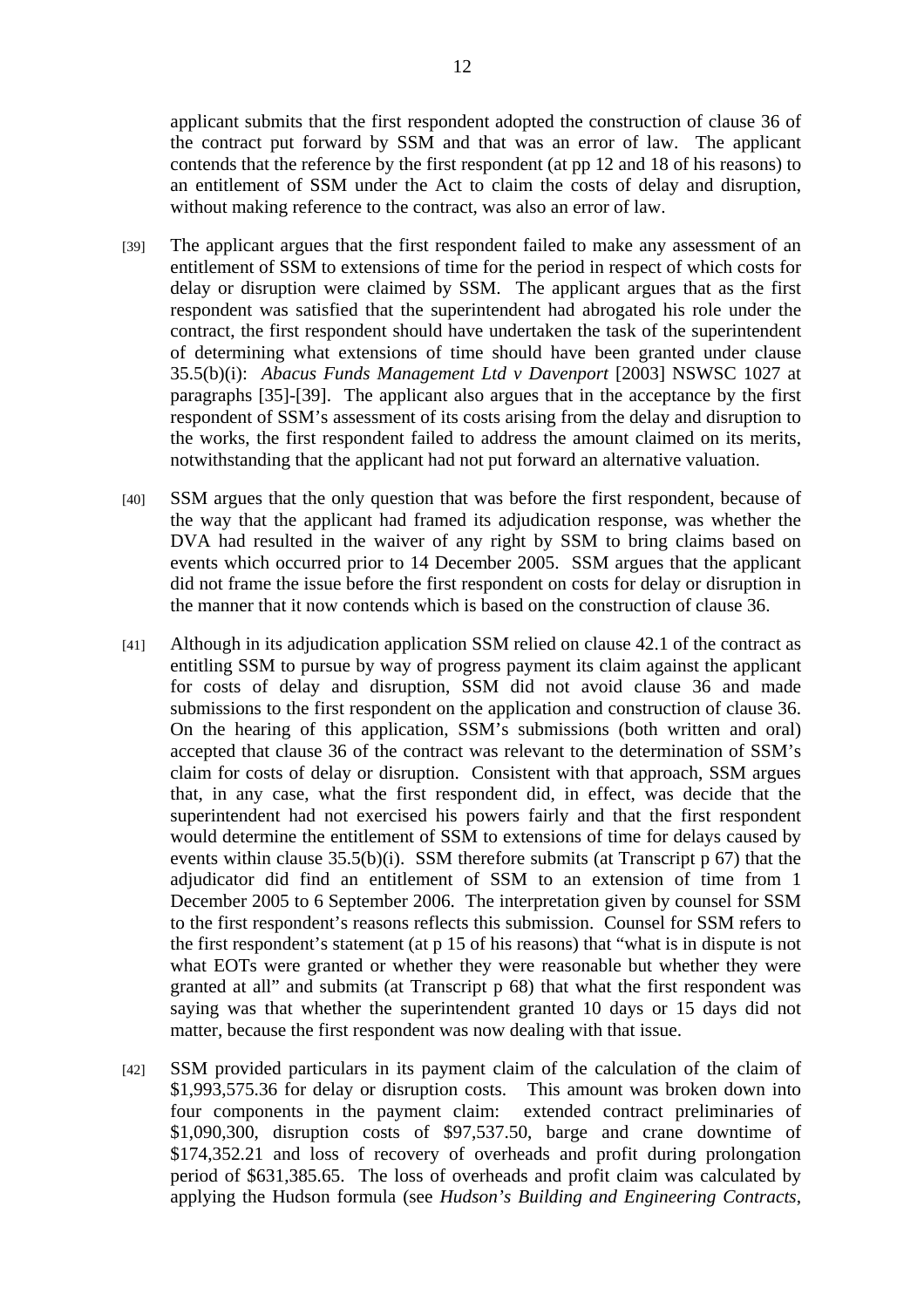$11<sup>th</sup>$  ed, paragraph 8.182), based on the contract period being prolonged by a further 40 weeks from the original date for practical completion claimed by SSM as 1 December 2005 until the estimated revised date for practical completion claimed by SSM as 6 September 2006. The rationale for this claim was that SSM had to maintain its supervision, labour and site establishment resources on the project and was unable to reallocate those same resources to more profitable work elsewhere. SSM therefore claimed that it had been denied the head office overhead and profit recovery of 7.4% that would have accrued over such period, but for the delay.

#### **Construction of clause 36 of the contract**

- [43] It was a fundamental step in the process of determining SSM's claim for delay or disruption costs that the first respondent had to consider the terms of clause 36 of the contract. This was mandatory under s  $26(2)(b)$  of the Act. It was also in accordance with *Hargreaves* that SSM had to rely on the relevant provision of the contract that allowed it to pursue in its payment claim the costs of delay or disruption attributable to the applicant as part of the calculation of the value of construction work carried out under the contract.
- [44] The construction for which the applicant contended before the first respondent (and also on this application) was unequivocally articulated in a number of places in the adjudication response (such as p 573 of the affidavit of AJ Ritchie filed 3 January 2007) as follows:

"Before [SSM] is entitled to be paid delay and disruption costs under the first paragraph of cl 36, [SSM] must have an entitlement under the contract to an extension of time under cl 35.5. There would be little point in having this pre-condition unless it was to circumscribe the amount of the delay and disruption costs payable. This is made clear by the fact that [SSM] is to be paid the 'costs as are necessarily incurred by the Contractor by reason of the delay', the delay referred to is the delay for which the extension of time was granted."

The arguments that the applicant put forward to the first respondent as to why SSM was not entitled to any costs for delay or disruption under clause 36 of the contract (ie the claim was in reality damages for alleged breach of contract and all delays had been resolved as a result of the DVA) were predicated on the application of the construction of clause 36 of the contract put forward by the applicant to the first respondent.

[45] SSM's construction was that provided any extension of time for delay or disruption caused by an event referred to in clause 35.5(b)(i) of the contract had been granted, then SSM was entitled to costs that it incurred by reason of delay that could be attributed to events referred to in clause 35.5(b)(i), even if the extension of time had not been granted for all that delay. This was articulated in SSM's submissions in support of the adjudication application as follows (at p 10):

> "If [SSM] was granted an extension of time to the end of March 2006 then [SSM] was granted an extension of time for any delay or disruption caused by the events referred to in Clause 35.5(b)(i). The number of days extension on account of the delay or disruption is irrelevant for purposes of clause 36. The entitlement under clause 36 is not proportional to the number of days extension granted."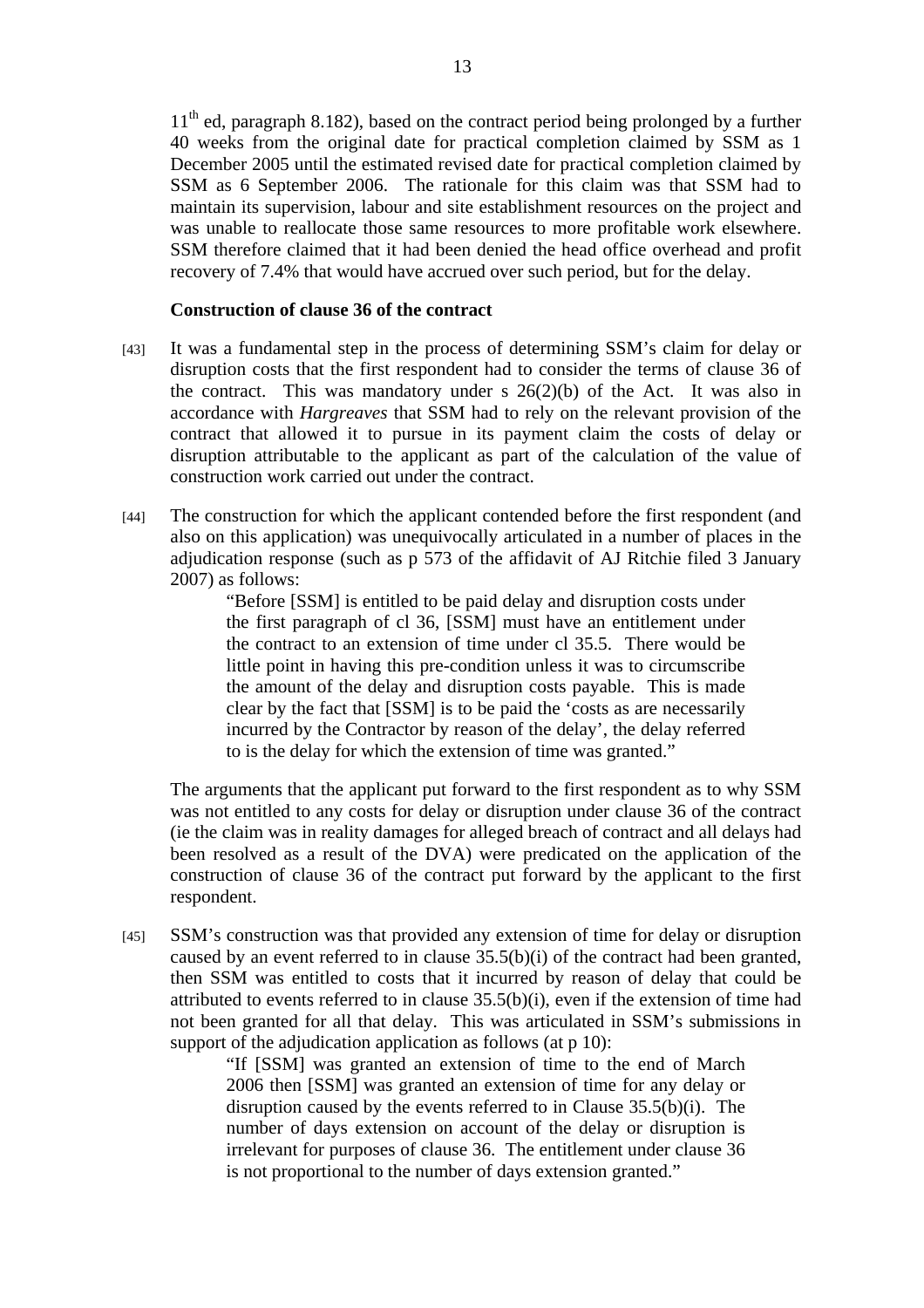and also as follows (at p 12):

"[SSM] respectfully submits that there is no purpose to be served by considering what extensions of time the Superintendent granted or even should have granted. The important issue is to determine what delay and disruption was caused by the respondent. The measure of the delay or disruption is not the same as the measure of extensions of time."

- [46] The first respondent's determination of the claim for costs for delay or disruption was based on the first respondent's acceptance of SSM's construction of clause 36 of the contract. That was reflected by the paraphrasing by the first respondent (at p 18 of his reasons) of the submissions made by SSM (including that last quoted in the preceding paragraph) when rejecting the applicant's criticism of these submissions and the express rejection by the first respondent (at p 12 of his reasons) of the construction advanced by the applicant that required as a pre-condition to the claim for delay or disruption costs under clause 36 that SSM was granted an extension of time under clause 35.5.
- [47] The construction contended for by the applicant of clause 36 of the contract before the first respondent and on this application must be correct. The condition within the first paragraph of clause 36 that makes the principal liable to pay to the contractor "such extra costs as are necessarily incurred…by reason of the delay" is that delay or disruption has been caused by the principal or the superintendent or any of their employees, agents or other contractors for which an extension of time has been granted under the contract. The delay for which the principal becomes liable to the contractor to pay costs is the same delay that is the subject of the extension of time that must be granted as a pre-condition for the principal's liability for the costs of the delay. It is a literal construction, which lacks logic, to suggest that any extension of time for delay caused by an event referred to in clause 35.5(b)(i) gives rise to a liability on the part of the principal for costs incurred by the contractor as a result of all delays caused by the principal (whether an extension of time has been granted or not).
- [48] It cannot be concluded that the first respondent impliedly identified the period of delay caused by the applicant, the superintendent or those under their control for which the superintendent should have granted extensions of time under clause 35.5(b)(i). Although the first respondent did accept (at p 15 of his reasons) that the superintendent had not exercised his powers fairly under clause 23.1 of the contract, the first respondent did not undertake the exercise of deciding what extensions of time the superintendent should have granted for delay caused by events under clause 35.5(b)(i). It is not surprising that the first respondent did not do that in the light of his acceptance of the submission made by SSM that it did not matter what period of extension of time had been granted for delay in respect of the costs sought under clause 36 as long as there had been the grant of an extension of time for delay caused by the applicant.
- [49] SSM's submissions to the first respondent caused him to err in the construction and application of clause 36 of the contract in a most significant way. It had the result that the first respondent did not engage in the essential step in the process of determining what extensions of time the superintendent should have granted under clause 35.5 for delay or disruption caused by any of the events referred to in clause 35.5(b)(i). It also had the consequence that the first respondent did not assess the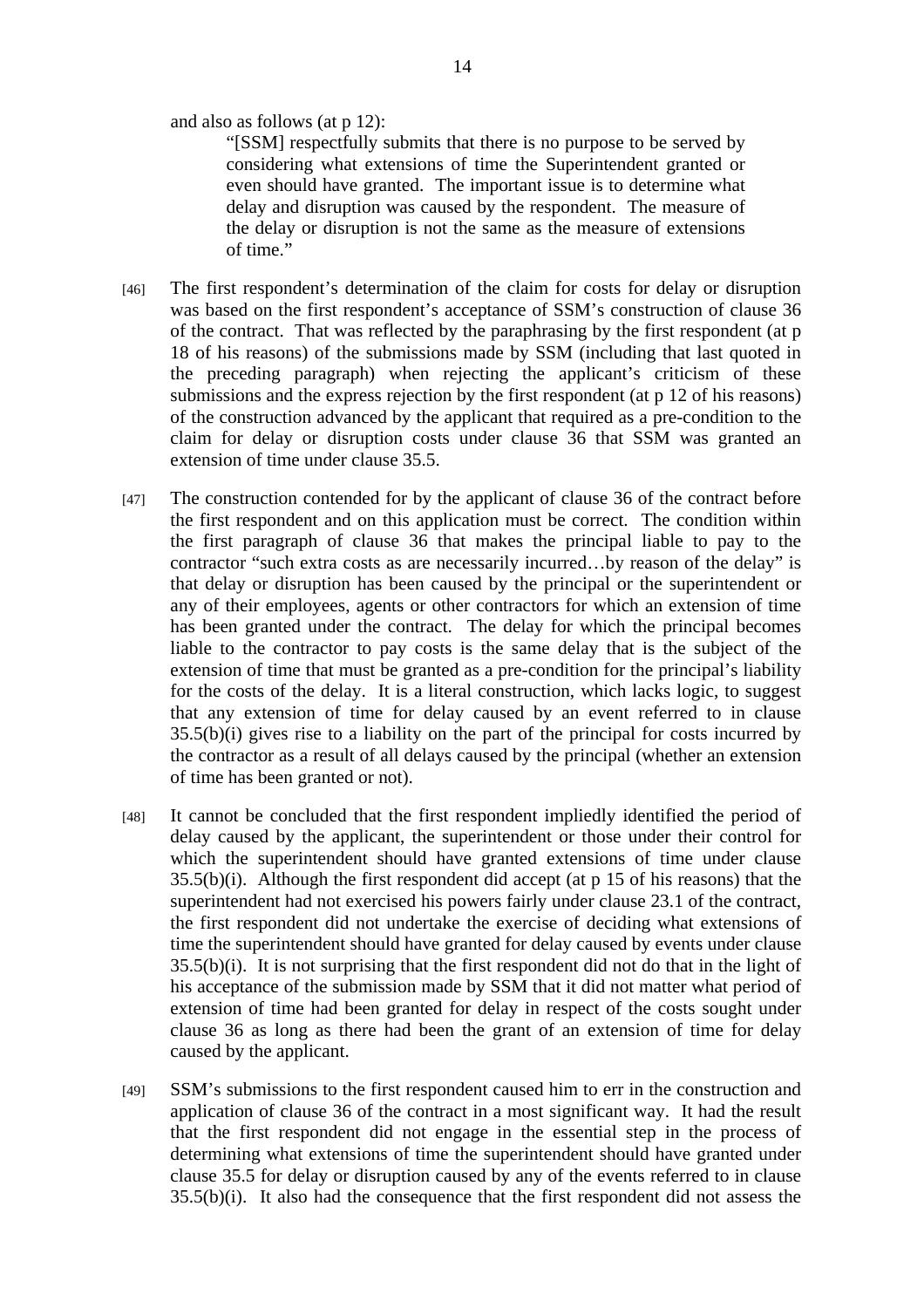costs for delay or disruption in accordance with clause 36 of the contract, as the assessment depended on the determination of the period of the delay or disruption which was caused by the principal, the superintendent or those under the control of the principal or the superintendent for which SSM was entitled to be granted an extension of time under clause 35.5(b)(i).

- [50] In view of the conclusion that I have reached about the first respondent's error in the construction and application of clause 36 of the contract, it is not necessary to deal with the applicant's claim that the first respondent erred in law in treating SSM as having an entitlement under the Act to claim the costs of delay or disruption, without reference to the mechanism contained in the contract for the assessment of delay and disruption costs. I will, however, make brief observations on this argument which is connected with the first respondent's error in respect of clause 36. The applicant pointed to the first respondent's statement (at p 12 of his reasons) which was to the effect that the pre-condition in the first paragraph of clause 36 relied on by the applicant amounted to a constraint on SSM's right under the Act to make claims for construction work and that s 99 of the Act rendered such precondition void. The decision in *Hargreaves* does not give a contractor the right to include in its payment claim under the Act a claim for costs of delay or disruption caused by the principal as part of the value of construction work carried out under the contract, in the absence of a contractual right for the contractor to pursue such claim for costs of delay or disruption caused by the principal. The first respondent erred in stating that s 99 of the Act rendered the pre-condition in clause 36 of the contract void.
- [51] SSM seeks a favourable exercise of the discretion that the court has under s 30 of the *JRA* whether to grant relief on an application for a statutory order of review, when a ground of review is established. Although an adjudicator's decision is made as part of a process that is intended to determine the quantum of progress payments paid under a contract for construction work in a timely and cost effective way, pending any ultimate determination between the parties of their legal rights, the error of law on the construction of clause 36 was of such significance in the first respondent's decision making that it is appropriate to exercise the discretion to set aside at least that part of the first respondent's decision that resulted in the inclusion of item 23 delay and disruption costs and GST on the item 23 amount (in total the sum of \$2,192,932.90) in the adjudicated amount: *Australian Broadcasting Tribunal v Bond* (1990) 170 CLR 321, 353.

#### **Other matters**

[52] It follows from the error of law made by the first respondent in the construction and application of clause 36 of the contract and that the first respondent's decision on that aspect must be set aside, that it is unnecessary to dispose of the arguments addressed to the assessment of the costs of delay or disruption. I will make some observations, however, on the applicant's submission on the component of SSM's delay or disruption costs attributed to loss of recovery of overheads and profit during the period between 1 December 2005 and 6 September 2006 of \$631,385.65 that was calculated by applying the Hudson formula. The submission made by the applicant was that damages calculated according to the Hudson formula are not "costs" within the meaning of that word in clause 36 of the contract and can therefore not be included in a progress payment adjudicated under the Act, applying *Hargreaves*.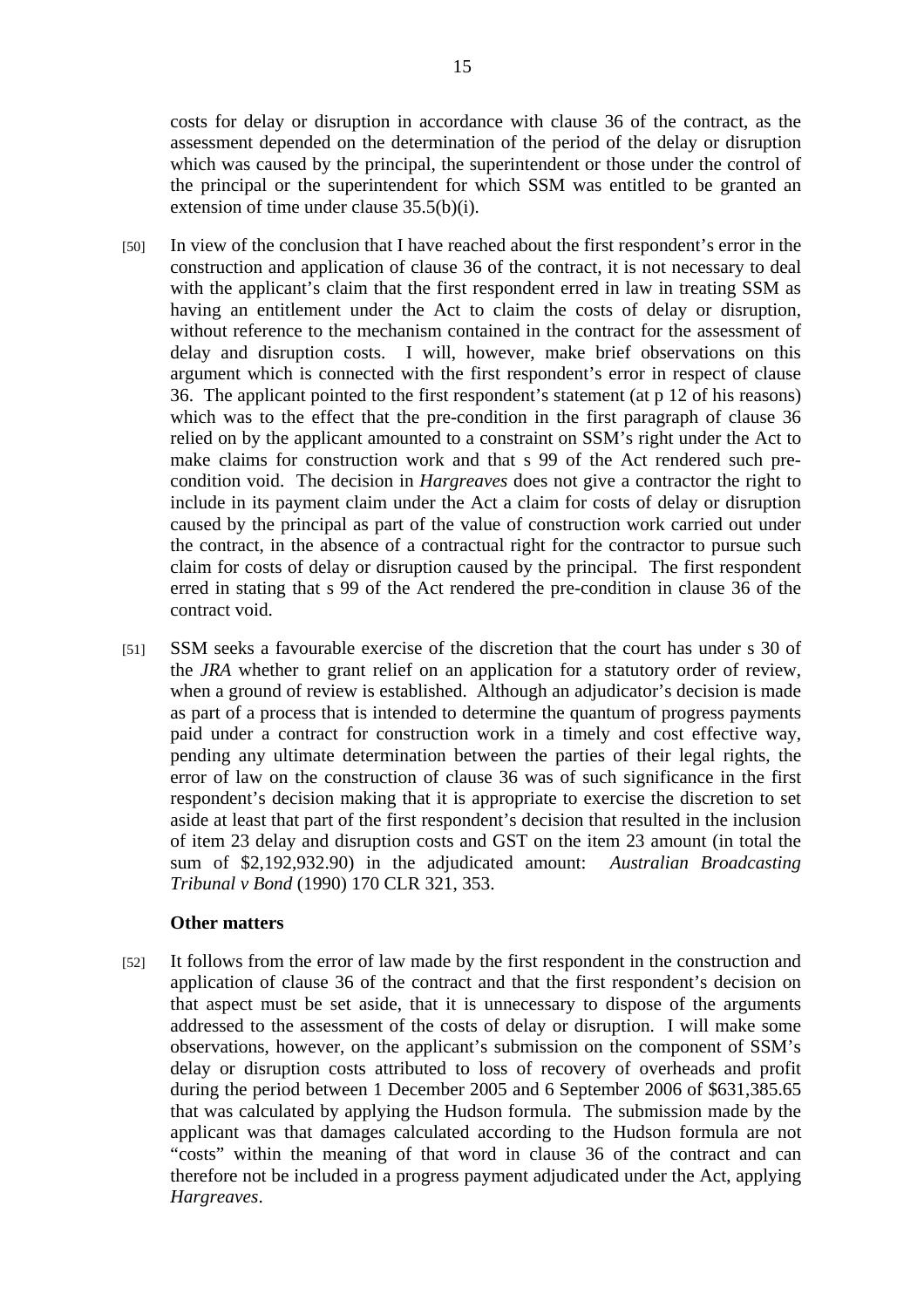[53] *Hargreaves* concerned clause 34.9 of the subcontract that was an amended version of AS4903-2000 which stated:

> "For every day the subject of an EOT for a Compensable Cause and for which the Subcontractor gives the Subcontract Superintendent a claim for delay damages pursuant to sub clause 41.1, damages certified by the Subcontract Superintendent under sub clause 41.4 shall be due and payable to the Subcontractor."

 Hodgson JA at paragraph [42] in *Hargreaves* found that under that provision delay damages were payable only if an EOT is for a compensable cause and they were not of their nature damages for breach, but rather additional amounts which may become due and payable under the contract. Hodgson JA then stated at paragraph [44]:

"If they represent off-site costs (such as office overheads) or other on-site costs, it may be a question of fact and degree whether they are for construction work carried out or for related goods and services supplied. They would in my opinion properly be regarded at least as part of the price for the totality of the construction work when completed. And it would seem artificial to say that they are excluded from the Act if they are not referable to work that has already been carried out, particularly when s 9(b) refers to the value of construction work undertaken to be carried out and related goods and services undertaken to be supplied."

- [54] There is a distinct difference between clause 36 of the contract and the provision that was considered in *Hargreaves* in that clause 36 makes the principal liable to pay to the contractor "such extra costs as are necessarily incurred" by the contractor by reason of the delay for which the contractor has been granted an extension of time for any event referred to in clause  $35.5(b)(i)$ .
- [55] Clause 36 of the contract is concerned with payment by the principal during the course of the contract to compensate the contractor for costs incurred as a result of the delay, where the conditions specified in clause 36 have been satisfied. Clause 36 does not close off rights that the contractor may have to sue the principal for damages for breach of contract. The quantum of the progress payment that can be determined by an adjudicator under the Act is limited by s 13 of the Act. The use of the expression "such other costs as are necessarily incurred…by reason of the delay" suggests that the payment for which the principal may be liable under clause 36 of the contract does not extend to recovery of a contribution to off site overheads (which would have been incurred by the contractor in any case) and loss of profits from other opportunities that are unable to be utilised because of the delay. This is consistent with the observation made by Giles J in *Thiess Watkins White Construction Ltd v Commonwealth of Australia* (1992) 14 BCL 61, 77 that "loss suffered by reason of delay is not the same as extra costs incurred by reason of delay". The provision that was considered in that case was "extra costs incurred…by reason of or as a result of or arising from the exercise by the superintendent of the power to grant or allow any extension of time".
- [56] If it had been necessary to consider the reliance on the Hudson formula in calculating one of the components of the delay and disruption costs, I would have accepted the applicant's submissions on that component because of the terms of clause 36.